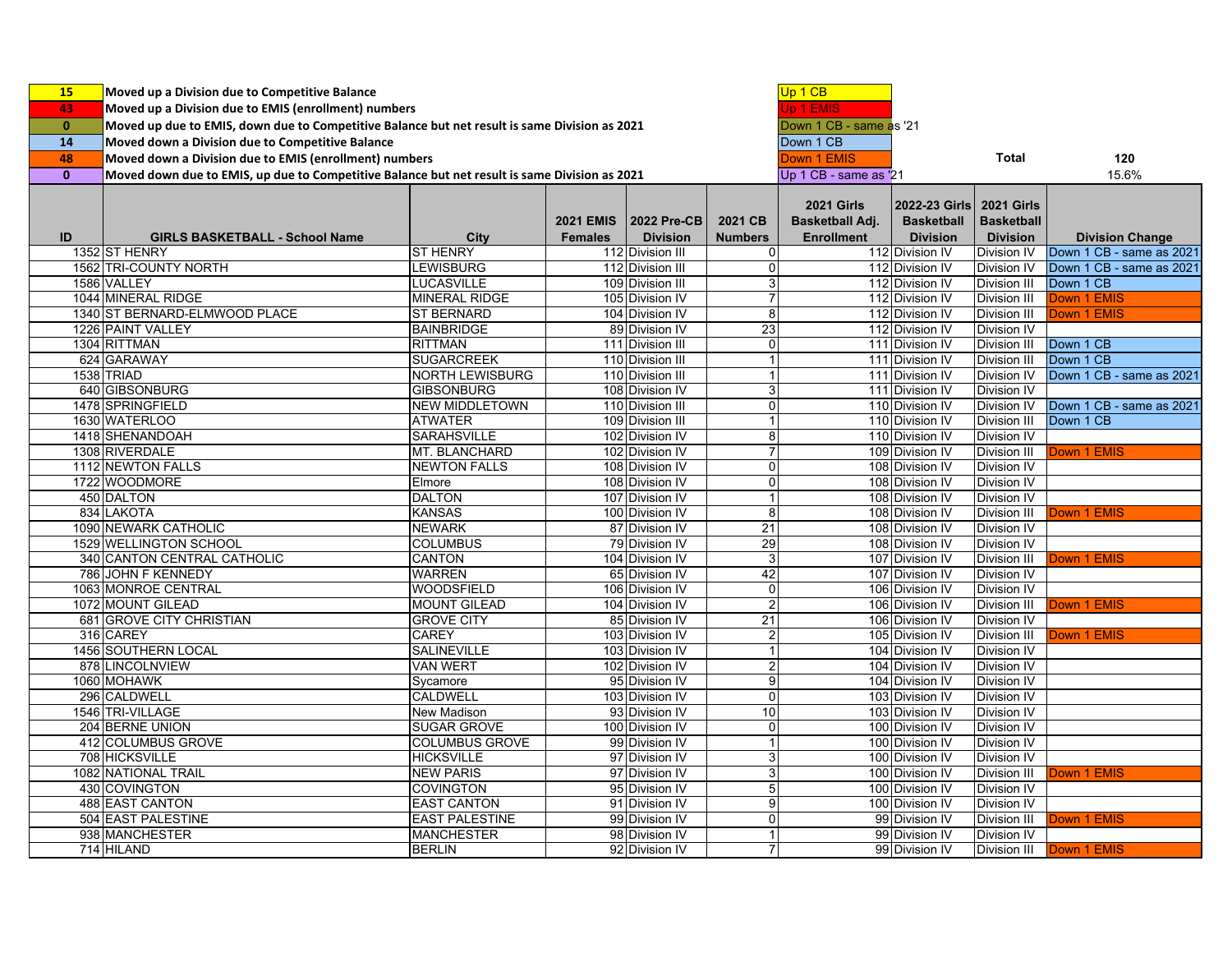| 1378 ST THOMAS AQUINAS                      | LOUISVILLE             | 71 Division IV | 28              | 99 Division IV |                     | Division III <b>Down 1 EMIS</b> |
|---------------------------------------------|------------------------|----------------|-----------------|----------------|---------------------|---------------------------------|
| 667 CINCINNATI CHRISTIAN                    | Fairfield              | 68 Division IV | 31              | 99 Division IV | <b>Division IV</b>  |                                 |
| 602 FORT LORAMIE                            | FORT LORAMIE           | 98 Division IV | $\Omega$        | 98 Division IV | <b>Division IV</b>  |                                 |
| 1192 OBERLIN                                | <b>OBERLIN</b>         | 98 Division IV | $\Omega$        | 98 Division IV | <b>Division III</b> | Down 1 EMIS                     |
| 9057 RIVERVIEW EAST ACADEMY                 | Cincinnati             | 98 Division IV | $\Omega$        | 98 Division IV | <b>Division III</b> | Down 1 EMIS                     |
| 1096 NEWCOMERSTOWN                          | NEWCOMERSTOWN          | 96 Division IV | 1               | 97 Division IV | <b>Division IV</b>  |                                 |
| 992 MCDONALD                                | <b>MCDONALD</b>        | 95 Division IV | $\overline{2}$  | 97 Division IV | <b>Division IV</b>  |                                 |
| 1446 SOUTH CENTRAL                          | <b>GREENWICH</b>       | 89 Division IV | 8 <sup>1</sup>  | 97 Division IV | <b>Division IV</b>  |                                 |
| 1400 SENECA EAST                            | <b>ATTICA</b>          | 87 Division IV | 10              | 97 Division IV | <b>Division IV</b>  |                                 |
| 343 TOLEDO CHRISTIAN                        | <b>TOLEDO</b>          | 76 Division IV | $\overline{21}$ | 97 Division IV | <b>Division IV</b>  |                                 |
| 1242 PERRY                                  | LIMA                   | 92 Division IV | $\overline{4}$  | 96 Division IV | <b>Division III</b> | Down 1 EMIS                     |
| 1748 YELLOW SPRINGS                         | <b>YELLOW SPRINGS</b>  | 89 Division IV | 7               | 96 Division IV | <b>Division IV</b>  |                                 |
| 1234 PATRICK HENRY                          | <b>HAMLER</b>          | 95 Division IV | $\overline{0}$  | 95 Division IV | <b>Division IV</b>  |                                 |
| 958 MARION LOCAL                            | <b>MARIA STEIN</b>     | 94 Division IV | $\overline{0}$  | 94 Division IV | <b>Division IV</b>  |                                 |
| 1066 MONTPELIER                             | <b>MONTPELIER</b>      | 93 Division IV | $\mathbf{1}$    | 94 Division IV | <b>Division III</b> | Down 1 EMIS                     |
| 1540 TRIMBLE                                | <b>GLOUSTER</b>        | 86 Division IV | 8 <sup>1</sup>  | 94 Division IV | <b>Division IV</b>  |                                 |
| 1262 PLYMOUTH                               | PLYMOUTH               | 84 Division IV | 10              | 94 Division IV | <b>Division IV</b>  |                                 |
| 580 FELICITY-FRANKLIN                       | <b>FELICITY</b>        | 93 Division IV | $\overline{0}$  | 93 Division IV | <b>Division IV</b>  |                                 |
| 732 HOPEWELL-LOUDON                         | <b>BASCOM</b>          | 90 Division IV | 3 <sup>1</sup>  | 93 Division IV | <b>Division III</b> | Down 1 EMIS                     |
| 154 AYERSVILLE                              | <b>DEFIANCE</b>        | 83 Division IV | 10              | 93 Division IV | <b>Division IV</b>  |                                 |
| 1052 MINSTER                                | <b>MINSTER</b>         | 92 Division IV | $\overline{0}$  | 92 Division IV | <b>Division IV</b>  |                                 |
| 1514 SYMMES VALLEY                          | <b>WILLOW WOOD</b>     | 89 Division IV | $\overline{2}$  | 91 Division IV | <b>Division IV</b>  |                                 |
| 308 CARDINAL                                | MIDDLEFIELD            | 88 Division IV | 3               | 91 Division IV | <b>Division IV</b>  |                                 |
| 566 FAIRPORT HARDING                        | <b>FAIRPORT HARBOR</b> | 85 Division IV | $6 \,$          | 91 Division IV | <b>Division IV</b>  |                                 |
| 1058 MOGADORE                               | <b>MOGADORE</b>        | 79 Division IV | 12              | 91 Division IV | <b>Division III</b> | Down 1 EMIS                     |
| 1306 RIVER                                  | <b>HANNIBAL</b>        | 89 Division IV | $\mathbf{1}$    | 90 Division IV | <b>Division IV</b>  |                                 |
| 553 FAIRFIELD CHRISTIAN ACADEMY             | LANCASTER              | 61 Division IV | 29              | 90 Division IV | <b>Division IV</b>  |                                 |
| 438 CRESTVIEW                               | CONVOY                 | 88 Division IV | $\mathbf{1}$    | 89 Division IV | <b>Division IV</b>  |                                 |
| 1662 WESTERN                                | LATHAM                 | 82 Division IV | $\overline{7}$  | 89 Division IV | Division IV         |                                 |
| 1200 OLD FORT                               | Tiffin                 | 78 Division IV | 11              | 89 Division IV | <b>Division IV</b>  |                                 |
| 9272 CINCINNATI COLLEGE PREPARATORY ACADEMY | Cincinnati             | 88 Division IV | $\Omega$        | 88 Division IV | <b>Division IV</b>  |                                 |
| 1564 TWIN VALLEY SOUTH                      | <b>WEST ALEXANDRIA</b> | 87 Division IV | 1               | 88 Division IV | <b>Division III</b> | Down 1 EMIS                     |
| 1310 RIVERSIDE                              | DE GRAFF               | 85 Division IV | $\overline{3}$  | 88 Division IV | <b>Division IV</b>  |                                 |
| 250 BRIDGEPORT                              | <b>BRIDGEPORT</b>      | 78 Division IV | 10              | 88 Division IV | <b>Division IV</b>  |                                 |
| 326 CATHOLIC CENTRAL                        | <b>STEUBENVILLE</b>    | 74 Division IV | 14              | 88 Division IV | <b>Division IV</b>  |                                 |
| 492 EASTERN                                 | <b>BEAVER</b>          | 87 Division IV | $\mathbf 0$     | 87 Division IV | <b>Division IV</b>  |                                 |
| 100 ADA                                     | <b>ADA</b>             | 86 Division IV | $\mathbf{1}$    | 87 Division IV | <b>Division IV</b>  |                                 |
| 1092 NEW BREMEN                             | <b>NEW BREMEN</b>      | 86 Division IV | $\mathbf{1}$    | 87 Division IV | Division IV         |                                 |
| 942 MANSFIELD CHRISTIAN                     | <b>MANSFIELD</b>       | 63 Division IV | 24              | 87 Division IV | <b>Division IV</b>  |                                 |
| 1023 MIAMI VALLEY CHRISTIAN ACADEMY         | <b>CINCINNATI</b>      | 45 Division IV | 42              | 87 Division IV | Division IV         |                                 |
| 1525 ANDREWS OSBORNE ACADEMY                | WILLOUGHBY             | 38 Division IV | 49              | 87 Division IV | <b>Division IV</b>  |                                 |
| 1102 NEW LONDON                             | <b>NEW LONDON</b>      | 84 Division IV | $\overline{2}$  | 86 Division IV | <b>Division IV</b>  |                                 |
| 156 BADGER                                  | <b>KINSMAN</b>         | 81 Division IV | 5               | 86 Division IV | Division IV         |                                 |
| 576 FAYETTEVILLE-PERRY                      | <b>FAYETTEVILLE</b>    | 81 Division IV | 5 <sub>l</sub>  | 86 Division IV | <b>Division IV</b>  |                                 |
| 768 JACKSON-MILTON                          | <b>NORTH JACKSON</b>   | 78 Division IV | 8               | 86 Division IV | <b>Division IV</b>  |                                 |
| 1628 WATERFORD                              | Waterford              | 77 Division IV | $\overline{9}$  | 86 Division IV | <b>Division IV</b>  |                                 |
| 1747 LEGACY CHRISTIAN ACADEMY               | <b>XENIA</b>           | 57 Division IV | 28              | 85 Division IV | <b>Division IV</b>  |                                 |
| 1302 RIPLEY-UNION-LEWIS-HUNTINGTON          | <b>RIPLEY</b>          | 84 Division IV | $\overline{0}$  | 84 Division IV | <b>Division IV</b>  |                                 |
| 454 DANVILLE                                | <b>DANVILLE</b>        | 82 Division IV | $\overline{2}$  | 84 Division IV | <b>Division IV</b>  |                                 |
| 126 ANTWERP                                 | <b>ANTWERP</b>         | 80 Division IV | $\overline{4}$  | 84 Division IV | Division IV         |                                 |
| 254 BRISTOL                                 | <b>Bristolville</b>    | 70 Division IV | 14              | 84 Division IV | Division IV         |                                 |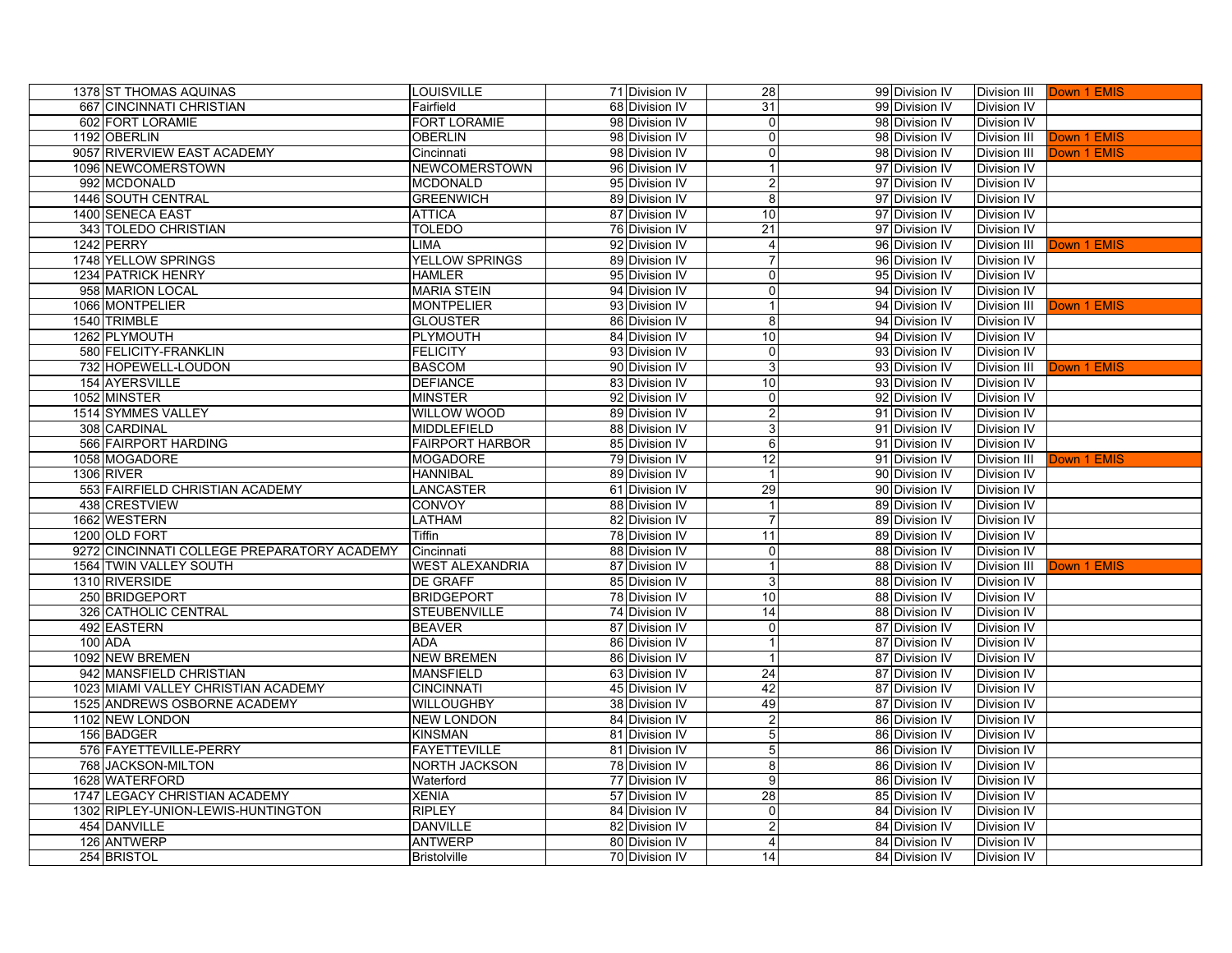|          | 1453 SOUTH GALLIA                | <b>CROWN CITY</b>                             | 81 Division IV                   | $\overline{2}$ | 83 Division IV                   | <b>Division IV</b>         |             |
|----------|----------------------------------|-----------------------------------------------|----------------------------------|----------------|----------------------------------|----------------------------|-------------|
|          | 1654 WELLSVILLE                  | WELLSVILLE                                    | 81 Division IV                   | $\overline{a}$ | 83 Division IV                   | Division IV                |             |
|          | 977 MAUMEE VALLEY COUNTRY DAY    | <b>TOLEDO</b>                                 | 76 Division IV                   | $\overline{7}$ | 83 Division IV                   | Division IV                |             |
|          | 312 CARDINAL STRITCH CATHOLIC    | <b>OREGON</b>                                 | 52 Division IV                   | 31             | 83 Division IV                   | Division IV                |             |
|          | 122 ANSONIA                      | <b>ANSONIA</b>                                | 81 Division IV                   | $\mathbf{1}$   | 82 Division IV                   | Division IV                |             |
|          | 934 MALVERN                      | <b>MALVERN</b>                                | 73 Division IV                   | 8              | 81 Division IV                   | Division IV                |             |
|          | 1536 TORONTO                     | <b>TORONTO</b>                                | 79 Division IV                   | $\mathbf{1}$   | 80 Division IV                   | Division IV                |             |
|          | 854 LEIPSIC                      | LEIPSIC                                       | 78 Division IV                   | $\overline{2}$ | 80 Division IV                   | Division IV                |             |
|          | 1296 RIDGEDALE                   | <b>MORRAL</b>                                 | 72 Division IV                   | 8              | 80 Division IV                   | Division IV                |             |
|          | 278 BUCKEYE CENTRAL              | <b>NEW WASHINGTON</b>                         | 65 Division IV                   | 15             | 80 Division IV                   | Division IV                |             |
|          | 512 EDGERTON                     | <b>EDGERTON</b>                               | 78 Division IV                   | $\mathbf{1}$   | 79 Division IV                   | Division IV                |             |
|          | 612 FRANKLIN MONROE              | Arcanum                                       | 77 Division IV                   | $\overline{c}$ | 79 Division IV                   | Division IV                |             |
|          | 1406 SHADYSIDE                   | <b>SHADYSIDE</b>                              | 77 Division IV                   | $\overline{2}$ | 79 Division IV                   | Division IV                |             |
|          | 823 LAKE CENTER CHRISTIAN SCHOOL | <b>HARTVILLE</b>                              | 72 Division IV                   | 7              | 79 Division IV                   | Division IV                |             |
|          | 1064 MONROEVILLE                 | <b>MONROEVILLE</b>                            | 69 Division IV                   | 10             | 79 Division IV                   | Division IV                |             |
|          | 1751 VALLEY CHRISTIAN SCHOOL     | YOUNGSTOWN                                    | 58 Division IV                   | 21             | 79 Division IV                   | Division IV                |             |
|          | 9388 LIBERTY CHRISTIAN ACADEMY   | Pataskala                                     | 43 Division IV                   | 36             | 79 Division IV                   | Division IV                |             |
|          | 1036 MILLER                      | <b>CORNING</b>                                | 78 Division IV                   | $\Omega$       | 78 Division IV                   | Division IV                |             |
|          | 665 GRANVILLE CHRISTIAN ACADEMY  | Granville                                     | 36 Division IV                   | 42             | 78 Division IV                   | Division IV                |             |
|          | 1702 WHITEOAK                    | <b>MOWRYSTOWN</b>                             | 68 Division IV                   | 9              | 77 Division IV                   | Division IV                |             |
|          | 452 DANBURY                      | <b>LAKESIDE</b>                               | 61 Division IV                   | 16             | 77 Division IV                   | Division IV                |             |
|          | 594 FISHER CATHOLIC              | <b>LANCASTER</b>                              | 54 Division IV                   | 23             | 77 Division IV                   | Division IV                |             |
|          | 1452 SOUTHEASTERN LOCAL          | <b>SOUTH CHARLESTON</b>                       | 75 Division IV                   | $\mathbf 0$    | 75 Division IV                   | Division IV                |             |
|          | 456 DAVID ANDERSON               | <b>LISBON</b>                                 | 73 Division IV                   | $\overline{c}$ | 75 Division IV                   | Division IV                |             |
|          | 974 MATHEWS                      | <b>VIENNA</b>                                 | 70 Division IV                   | 5              | 75 Division IV                   | Division IV                |             |
|          | 1553 TROY CHRISTIAN              | TROY                                          |                                  | $\overline{0}$ |                                  | Division IV                |             |
|          |                                  |                                               |                                  |                |                                  |                            |             |
|          | 494 EASTERN                      | <b>REEDSVILLE</b>                             | 74 Division IV<br>73 Division IV | $\mathbf{1}$   | 74 Division IV<br>74 Division IV | Division III               | Down 1 EMIS |
|          | 1454 SOUTHERN                    | <b>RACINE</b>                                 | 73 Division IV                   | 1              | 74 Division IV                   | Division IV                |             |
|          | 990 MC COMB                      | MC COMB                                       | 73 Division IV                   | $\overline{0}$ | 73 Division IV                   | Division IV                |             |
|          | 618 FRONTIER                     |                                               |                                  | $\mathbf{1}$   |                                  | Division IV                |             |
|          | 766 JACKSON CENTER               | <b>NEW MATAMORAS</b><br><b>JACKSON CENTER</b> | 72 Division IV<br>64 Division IV | g              | 73 Division IV<br>73 Division IV | Division IV                |             |
|          | 324 CATHOLIC CENTRAL             | SPRINGFIELD                                   | 52 Division IV                   | 21             | 73 Division IV                   | Division IV                |             |
|          | 240 BOTKINS                      | <b>BOTKINS</b>                                | 72 Division IV                   | $\overline{0}$ | 72 Division IV                   | Division IV                |             |
|          | 1207 OPEN DOOR CHRISTIAN         | <b>ELYRIA</b>                                 | 58 Division IV                   | 14             | 72 Division IV                   | Division IV                |             |
|          | 1132 NORTH CENTRAL               | PIONEER                                       | 71 Division IV                   | $\overline{0}$ | 71 Division IV                   | Division IV                |             |
|          | 1358 ST JOHN'S                   | <b>DELPHOS</b>                                | 71 Division IV                   | $\mathbf 0$    | 71 Division IV                   | Division IV                |             |
|          | 1668 WESTERN RESERVE             | <b>Berlin Center</b>                          | 67 Division IV                   | $\overline{4}$ | 71 Division IV                   | Division IV                |             |
|          | 1114 NEWTON LOCAL                | PLEASANT HILL                                 | 66 Division IV                   | 5              | 71 Division IV                   | Division IV                |             |
|          | 798 KALIDA                       | <b>KALIDA</b>                                 | 70 Division IV                   | $\Omega$       | 70 Division IV                   | Division IV                |             |
|          | 1054 MISSISSINAWA VALLEY         | <b>UNION CITY</b>                             | 69 Division IV                   | $\overline{0}$ | 69 Division IV                   | Division IV                |             |
|          | 128 ARCADIA                      | <b>ARCADIA</b>                                | 65 Division IV                   | $\overline{4}$ | 69 Division IV                   | Division IV                |             |
|          | 558 FAIRLAWN                     | <b>SIDNEY</b>                                 | 65 Division IV                   | 4              | 69 Division IV                   | Division IV                |             |
|          | 852 LEHMAN CATHOLIC              | <b>SIDNEY</b>                                 | 60 Division IV                   | 9              | 69 Division IV                   | Division IV                |             |
|          | 328 CEDARVILLE                   | <b>CEDARVILLE</b>                             | 65 Division IV                   | 3              | 68 Division IV                   | Division IV                |             |
|          | 1716 WINDHAM                     | <b>WINDHAM</b>                                | 59 Division IV                   | 9              | 68 Division IV                   | Division IV                |             |
|          | 925 MADISON CHRISTIAN            | <b>GROVEPORT</b>                              | 47 Division IV                   | 21             | 68 Division IV                   | Division IV                |             |
|          | 850 LEETONIA                     | LEETONIA                                      | 67 Division IV                   | $\mathbf 0$    | 67 Division IV                   | Division IV                |             |
|          | 424 CORY-RAWSON                  | <b>RAWSON</b>                                 | 65 Division IV                   | $\overline{c}$ | 67 Division IV                   | Division IV                |             |
| 374 CLAY |                                  | PORTSMOUTH                                    | 64 Division IV                   | $\overline{c}$ | 66 Division IV                   | Division IV                |             |
|          | 668 GREEN<br>1038 MILLER CITY    | <b>FRANKLIN FURNACE</b><br><b>MILLER CITY</b> | 58 Division IV<br>64 Division IV | 8<br>$\vert$ 1 | 66 Division IV<br>65 Division IV | Division IV<br>Division IV |             |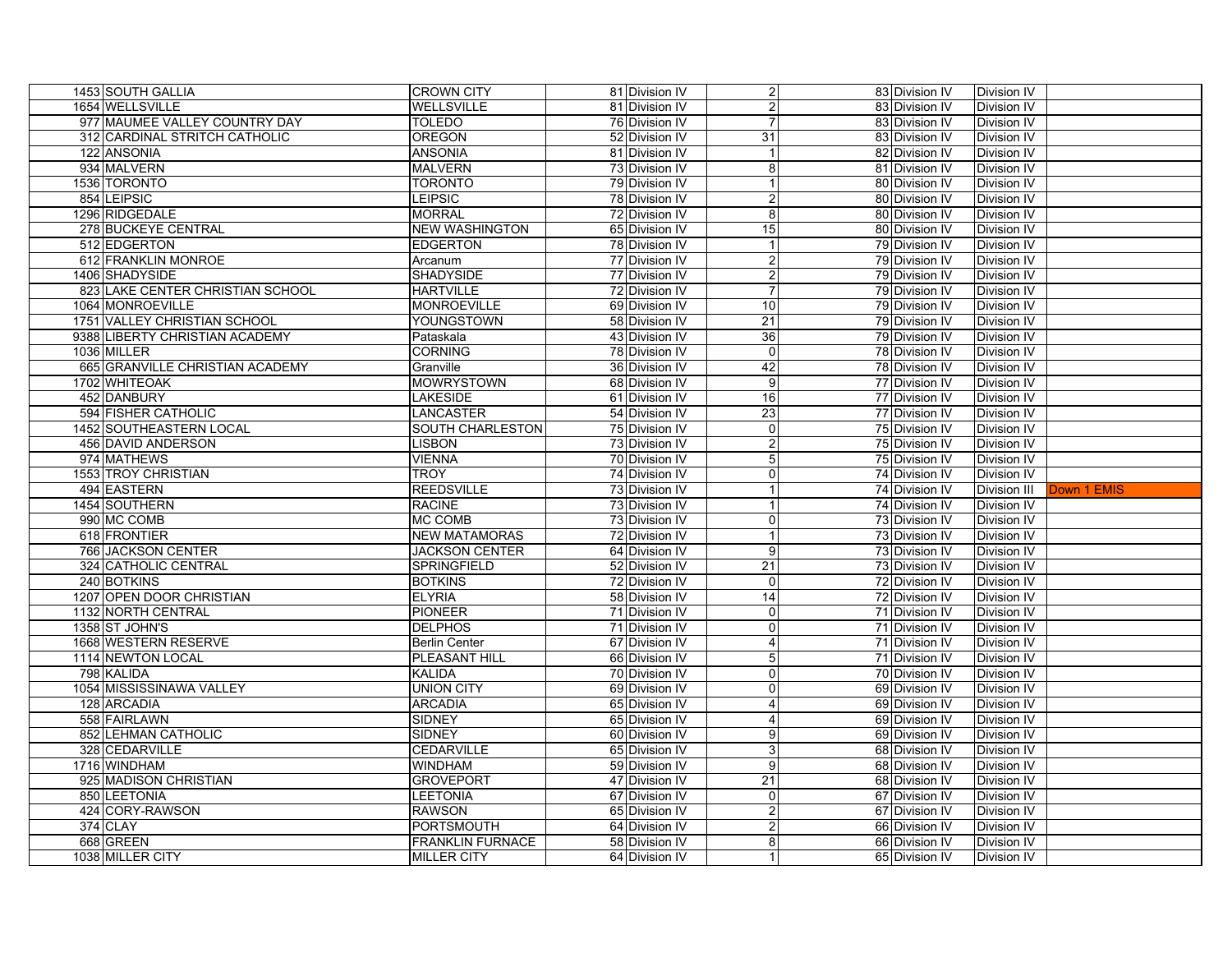| 1250 PETTISVILLE                  | Pettisville            | 60 Division IV                   | 5 <sub>l</sub>                | 65 Division IV | <b>Division IV</b>         |  |
|-----------------------------------|------------------------|----------------------------------|-------------------------------|----------------|----------------------------|--|
| 1104 NEW MIAMI                    | Hamilton               | 56 Division IV                   | 9                             | 65 Division IV | Division IV                |  |
| 1218 OTTOVILLE                    | <b>OTTOVILLE</b>       | 63 Division IV                   | $\mathbf{1}$                  | 64 Division IV | Division IV                |  |
| 1494 STRASBURG-FRANKLIN           | <b>STRASBURG</b>       | 62 Division IV                   | $\mathbf{1}$                  | 63 Division IV | Division IV                |  |
| 1228 PANDORA-GILBOA               | <b>PANDORA</b>         | 54 Division IV                   | 9                             | 63 Division IV | Division IV                |  |
| 948 MAPLEWOOD                     | <b>CORTLAND</b>        | 62 Division IV                   | $\mathbf 0$                   | 62 Division IV | Division IV                |  |
| 136 ARLINGTON                     | Arlington              | 60 Division IV                   | $\overline{c}$                | 62 Division IV | <b>Division IV</b>         |  |
| 1000018 EMMANUEL CHRISTIAN SCHOOL | Toledo                 | 48 Division IV                   | 14                            | 62 Division IV | Division IV                |  |
| 1336 RUSSIA                       | <b>RUSSIA</b>          | 61 Division IV                   | $\mathbf 0$                   | 61 Division IV | Division IV                |  |
| 520 EDON                          | Edon                   | 59 Division IV                   | $\overline{c}$                | 61 Division IV | Division IV                |  |
| 722 HILLTOP                       | <b>WEST UNITY</b>      | 57 Division IV                   | $\overline{4}$                | 61 Division IV | Division IV                |  |
| 908 LUCAS                         | <b>LUCAS</b>           | 53 Division IV                   | 8                             | 61 Division IV | Division IV                |  |
| 246 BRADFORD                      | <b>BRADFORD</b>        | 58 Division IV                   | $\overline{c}$                | 60 Division IV | Division IV                |  |
| 1110 NEW RIEGEL                   | <b>NEW RIEGEL</b>      | 56 Division IV                   | $\overline{4}$                | 60 Division IV | Division IV                |  |
| 906 LOWELLVILLE                   | LOWELLVILLE            | 52 Division IV                   | 8                             | 60 Division IV | Division IV                |  |
| 1027 MIDDLETOWN CHRISTIAN         | <b>FRANKLIN</b>        | 52 Division IV                   | $\overline{7}$                | 59 Division IV | Division IV                |  |
| 420 CONTINENTAL                   | <b>CONTINENTAL</b>     | 58 Division IV                   | $\mathbf 0$                   | 58 Division IV | Division IV                |  |
| 874 LIMA CENTRAL CATHOLIC         | <b>LIMA</b>            | 58 Division IV                   | $\mathbf 0$                   | 58 Division IV | Division IV                |  |
| 1298 RIDGEMONT                    | Mt. Victory            | 56 Division IV                   | $\overline{c}$                | 58 Division IV | Division IV                |  |
| 1372 ST MARY CENTRAL CATHOLIC     | <b>SANDUSKY</b>        | 51 Division IV                   | 7                             | 58 Division IV | Division IV                |  |
| 1178 NOTRE DAME                   | Portsmouth             | 47 Division IV                   | 11                            | 58 Division IV | Division IV                |  |
| 1415 SHEKINAH CHRISTIAN           | <b>PLAIN CITY</b>      | 21 Division IV                   | $\overline{37}$               | 58 Division IV | Division IV                |  |
| 898 LORDSTOWN                     | <b>WARREN</b>          | 55 Division IV                   | $\overline{2}$                | 57 Division IV | Division IV                |  |
| 1374 ST PAUL                      | <b>NORWALK</b>         | 55 Division IV                   |                               | 56 Division IV | Division IV                |  |
| 1359 ST JOHN SCHOOL               | <b>ASHTABULA</b>       | 48 Division IV                   | 8                             | 56 Division IV | Division IV                |  |
| 465 DELAWARE CHRISTIAN SCHOOL     | <b>DELAWARE</b>        | 35 Division IV                   | $\overline{21}$               | 56 Division IV | Division IV                |  |
| 432 CRESTLINE                     | <b>CRESTLINE</b>       | 54 Division IV                   | $\mathbf{1}$                  | 55 Division IV | Division IV                |  |
| 726 HOLGATE                       | <b>HOLGATE</b>         | 53 Division IV                   | $\overline{c}$                | 55 Division IV | Division IV                |  |
| 1130 NORTH BALTIMORE              | <b>NORTH BALTIMORE</b> | 54 Division IV                   | $\mathbf 0$                   | 54 Division IV | Division IV                |  |
| 1370 ST JOSEPH CENTRAL CATHOLIC   | <b>FREMONT</b>         | 52 Division IV                   | $\mathbf 0$                   | 52 Division IV | Division IV                |  |
| 1642 WAYNESFIELD-GOSHEN           | <b>WAYNESFIELD</b>     | 49 Division IV                   | $\mathbf{1}$                  | 50 Division IV | Division IV                |  |
| 600 FORT JENNINGS                 | <b>FORT JENNINGS</b>   | 47 Division IV                   | $\mathsf 3$                   | 50 Division IV | Division IV                |  |
| 423 CORNERSTONE CHRISTIAN         | WILLOUGHBY             | 48 Division IV                   | $\overline{0}$                | 48 Division IV | Division IV                |  |
| 298 CALVERT                       | <b>TIFFIN</b>          | 47 Division IV                   | $\mathbf{1}$                  | 48 Division IV | Division IV                |  |
| 348 CHALKER                       | <b>SOUTHINGTON</b>     | 47 Division IV                   | $\mathbf{1}$                  | 48 Division IV | Division IV                |  |
| 996 SEBRING MC KINLEY             | <b>SEBRING</b>         | 46 Division IV                   | $\overline{c}$                | 48 Division IV | Division IV                |  |
| 222 BISHOP ROSECRANS              | ZANESVILLE             | 41 Division IV                   | $\overline{4}$                | 45 Division IV | Division IV                |  |
| 1576 UPPER SCIOTO VALLEY          | <b>MC GUFFEY</b>       | 43 Division IV                   | $\mathbf 0$                   | 43 Division IV | Division IV                |  |
| 694 HARDIN NORTHERN               | <b>DOLA</b>            |                                  | $\overline{2}$                | 42 Division IV |                            |  |
| 703 HEARTLAND CHRISTIAN SCHOOL    | Columbiana             | 40 Division IV<br>38 Division IV |                               | 40 Division IV | Division IV<br>Division IV |  |
| 1502 STRYKER                      | <b>STRYKER</b>         | 39 Division IV                   | $\overline{c}$<br>$\mathbf 0$ | 39 Division IV | Division IV                |  |
|                                   |                        |                                  |                               |                |                            |  |
| 1556 TUSCARAWAS CENTRAL CATHOLIC  | NEW PHILADELPHIA       | 39 Division IV                   | $\mathbf 0$<br>$\mathbf{1}$   | 39 Division IV | Division IV                |  |
| 656 FAYETTE                       | <b>FAYETTE</b>         | 38 Division IV                   |                               | 39 Division IV | Division IV                |  |
| 484 SCIOTOVILLE COMMUNITY         | <b>PORTSMOUTH</b>      | 29 Division IV                   | $\overline{10}$               | 39 Division IV | Division IV                |  |
| 172 BEALLSVILLE                   | <b>BEALLSVILLE</b>     | 37 Division IV                   | $\mathbf 0$                   | 37 Division IV | Division IV                |  |
| 341 CENTRAL CHRISTIAN             | <b>KIDRON</b>          | 29 Division IV                   | 8                             | 37 Division IV | Division IV                |  |
| 654 GLENWOOD                      | <b>NEW BOSTON</b>      | 34 Division IV                   | $\mathbf 0$                   | 34 Division IV | Division IV                |  |
| 1098 NEW KNOXVILLE                | NEW KNOXVILLE          | 34 Division IV                   | $\mathbf 0$                   | 34 Division IV | <b>Division IV</b>         |  |
| 9257 EAST DAYTON CHRISTIAN SCHOOL | Dayton                 | 27 Division IV                   | $\overline{7}$                | 34 Division IV | Division IV                |  |
| 1594 VANLUE                       | <b>VANLUE</b>          | 26 Division IV                   | $\overline{2}$                | 28 Division IV | Division IV                |  |
| 1151 NORTHSIDE CHRISTIAN          | WESTERVILLE            | 16 Division IV                   | 8                             | 24 Division IV | Division IV                |  |